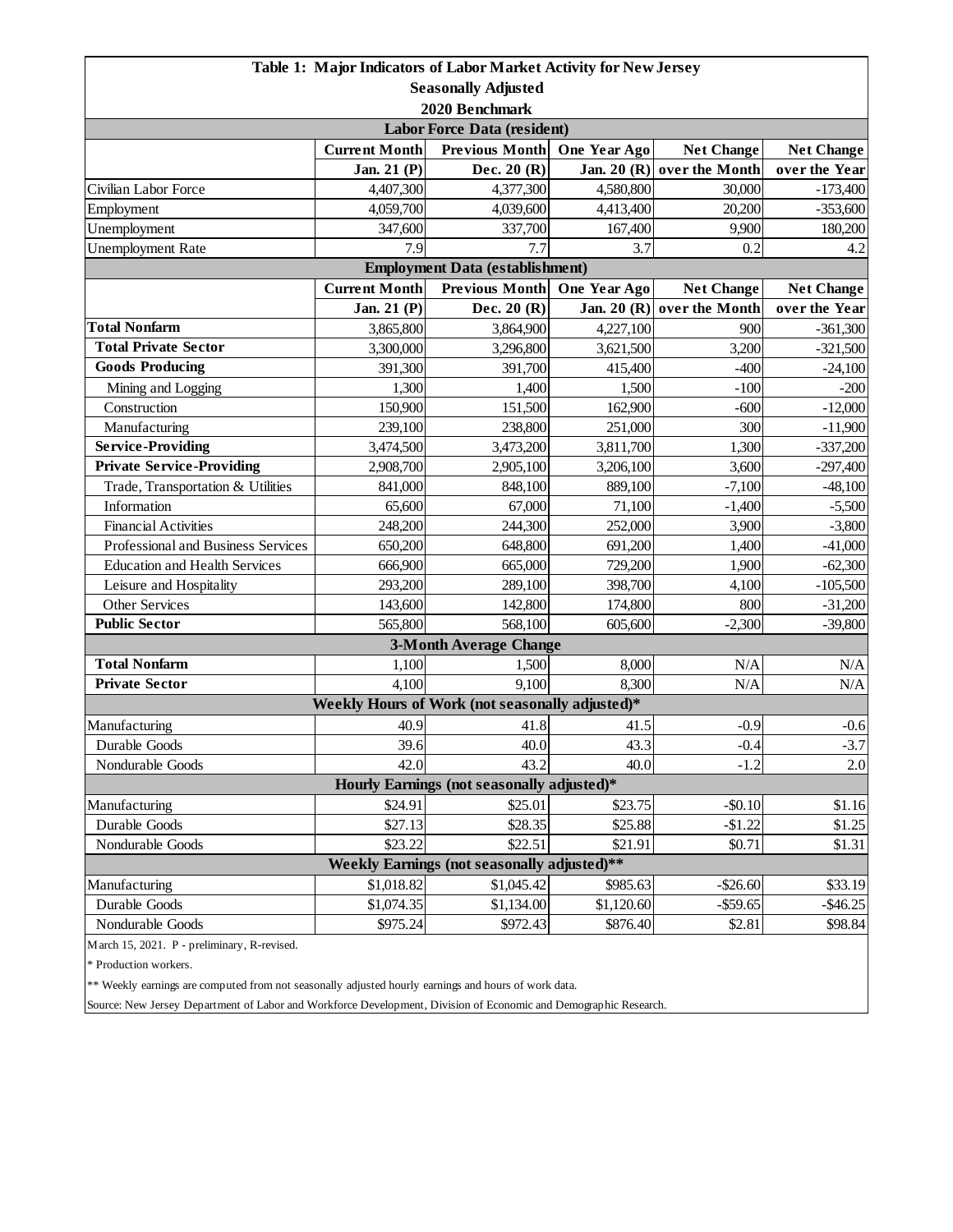| Table 2: New Jersey Civilian Labor Force Trends |                                                                    |              |                                                                        |                            |                    |              |  |
|-------------------------------------------------|--------------------------------------------------------------------|--------------|------------------------------------------------------------------------|----------------------------|--------------------|--------------|--|
| 2020 Benchmark                                  |                                                                    |              |                                                                        |                            |                    |              |  |
|                                                 | <b>Not Seasonally Adjusted</b>                                     |              |                                                                        | <b>Seasonally Adjusted</b> |                    |              |  |
|                                                 | Jan. 21 (P)                                                        | Dec. $20(R)$ | Jan. 20 (R)                                                            | Jan. 21 (P)                | Dec. $20(R)$       | Jan. 20 (R)  |  |
| Civilian Labor Force                            | 4,371,600                                                          | 4,372,800    | 4,568,400                                                              | 4,407,300                  | 4,377,300          | 4,580,800    |  |
| Resident Employment                             | 4,024,600                                                          | 4,056,500    | 4,381,700                                                              | 4,059,700                  | 4,039,600          | 4,413,400    |  |
| Unemployment                                    | 347,000                                                            | 316,400      | 186,700                                                                | 347,600                    | 337,700            | 167,400      |  |
| Unemployment Rate (%)                           | 7.9                                                                | 7.2          | 4.1                                                                    | 7.9                        | 7.7                | 3.7          |  |
| Labor Force Participation Rate (%)              | 61.8                                                               | 61.8         | 64.5                                                                   | 62.3                       |                    | 64.7         |  |
| Employment/Population Ratio (%)                 | 56.9<br>57.3                                                       |              | 61.9<br>57.4                                                           |                            | 57.1<br>62.3       |              |  |
|                                                 | <b>New Jersey Civilian Labor Force Annual Averages 2000 - 2020</b> |              |                                                                        |                            | Unemployment       |              |  |
| Year                                            | <b>Labor Force</b>                                                 |              |                                                                        | <b>Employment</b>          |                    | Rate $(\%$ ) |  |
| 2000                                            | 4,287,600                                                          |              | 4,130,800                                                              |                            | 156,800            | 3.7          |  |
| 2001                                            | 4,294,400                                                          |              | 4,112,100                                                              |                            | 182,300            | 4.2          |  |
| 2002                                            | 4,345,300                                                          |              | 4,094,400                                                              |                            | 250,900            | 5.8          |  |
| 2003                                            | 4,344,400                                                          |              | 4,091,500                                                              |                            | 252,900            | 5.8          |  |
| 2004                                            | 4,348,000                                                          |              | 4,134,100                                                              |                            | 214,000            | 4.9          |  |
| 2005                                            | 4,387,300                                                          |              | 4,192,400                                                              |                            | 194,900<br>204,800 | 4.4          |  |
| 2006<br>2007                                    | 4,436,600                                                          |              |                                                                        | 4,231,800<br>4,249,000     |                    | 4.6<br>4.2   |  |
|                                                 | 4,436,100                                                          |              |                                                                        |                            | 187,100            |              |  |
| 2008                                            | 4,495,900                                                          |              | 4,251,500                                                              |                            | 244,500            | 5.4          |  |
| 2009<br>2010                                    | 4,540,300                                                          |              | 4,133,400                                                              |                            | 406,900            | 9.0<br>9.7   |  |
|                                                 | 4,559,800                                                          |              | 4,119,000                                                              |                            | 440,800            | 9.4          |  |
| 2011<br>2012                                    | 4,561,800                                                          |              | 4,134,700                                                              |                            | 427,100<br>429,100 | 9.4          |  |
| 2013                                            | 4,576,300                                                          |              | 4,147,200                                                              |                            | 380,400            | 8.4          |  |
| 2014                                            | 4,528,000                                                          |              |                                                                        | 4,147,700                  |                    | 6.7          |  |
| 2015                                            | 4,493,900                                                          |              | 4,191,300                                                              |                            | 302,600<br>256,700 | 5.7          |  |
| 2016                                            | 4,494,600                                                          |              | 4,237,900<br>4,271,200                                                 |                            | 221,600            | 4.9          |  |
| 2017                                            | 4,492,800<br>4,476,100                                             |              | 4,274,100                                                              |                            | 202,000            | 4.5          |  |
| 2018                                            | 4,455,400                                                          |              | 4,278,300                                                              |                            | 177,200            | 4.0          |  |
| 2019                                            | 4,522,200                                                          |              |                                                                        |                            | 154,900            | 3.4          |  |
| 2020                                            | 4,495,200                                                          |              | 4,367,300<br>4,055,300                                                 |                            | 439,900            | 9.8          |  |
|                                                 |                                                                    |              | Seasonally Adjusted Civilian Labor Force Data for New Jersey 2020-2021 |                            |                    |              |  |
| <b>Date</b>                                     | <b>Labor Force</b>                                                 |              | <b>Employment</b>                                                      |                            | Unemployment       | Rate %       |  |
| Jan 2020 (R)                                    | 4,580,800                                                          |              | 4,413,400                                                              |                            | 167,400            | 3.7          |  |
| Feb(R)                                          | 4,578,800                                                          |              | 4,408,600                                                              |                            | 170,200            | 3.7          |  |
| Mar(R)                                          | 4,576,200                                                          |              | 4,404,200                                                              |                            | 172,100            | 3.8          |  |
| Apr(R)                                          | 4,477,700                                                          |              | 3,735,400                                                              |                            | 742,300            | 16.6         |  |
| May(R)                                          | 4,479,700                                                          |              | 3,741,600                                                              |                            | 738,200            | 16.5         |  |
| Jun $(R)$                                       | 4,484,500                                                          |              | 3,754,700                                                              |                            | 729,800            | 16.3         |  |
| Jul(R)                                          | 4,604,600                                                          |              | 4,001,100                                                              |                            | 603,500            | 13.1         |  |
| Aug $(R)$                                       | 4,519,500                                                          |              | 4,020,500                                                              |                            | 499,000            | 11.0         |  |
| Sep $(R)$                                       | 4,376,600                                                          |              | 4,035,400                                                              |                            | 341,300            | 7.8          |  |
| Oct(R)                                          | 4,378,800                                                          |              | 4,043,300                                                              |                            | 335,400            | $7.7\,$      |  |
| Nov $(R)$                                       | 4,500,400                                                          |              | 4,042,000                                                              |                            | 458,400            | 10.2         |  |
| Dec(R)                                          | 4,377,300                                                          |              | 4,039,600                                                              |                            | 337,700            | 7.7          |  |
|                                                 |                                                                    |              |                                                                        |                            |                    |              |  |
| Jan 2021 (P)                                    | 4,407,300                                                          |              | 4,059,700                                                              |                            | 347,600            | 7.9          |  |
| Feb                                             |                                                                    |              |                                                                        |                            |                    |              |  |
| Mar                                             |                                                                    |              |                                                                        |                            |                    |              |  |
| Apr                                             |                                                                    |              |                                                                        |                            |                    |              |  |
| May                                             |                                                                    |              |                                                                        |                            |                    |              |  |
| Jun                                             |                                                                    |              |                                                                        |                            |                    |              |  |
| Jul                                             |                                                                    |              |                                                                        |                            |                    |              |  |
| Aug                                             |                                                                    |              |                                                                        |                            |                    |              |  |
| Sep                                             |                                                                    |              |                                                                        |                            |                    |              |  |
| Oct                                             |                                                                    |              |                                                                        |                            |                    |              |  |
| Nov                                             |                                                                    |              |                                                                        |                            |                    |              |  |
| Dec                                             |                                                                    |              |                                                                        |                            |                    |              |  |

Source: New Jersey Department of Labor and Workforce Development, Division of Economic & Demographic Research. March 15, 2021. P - preliminary, R-revised.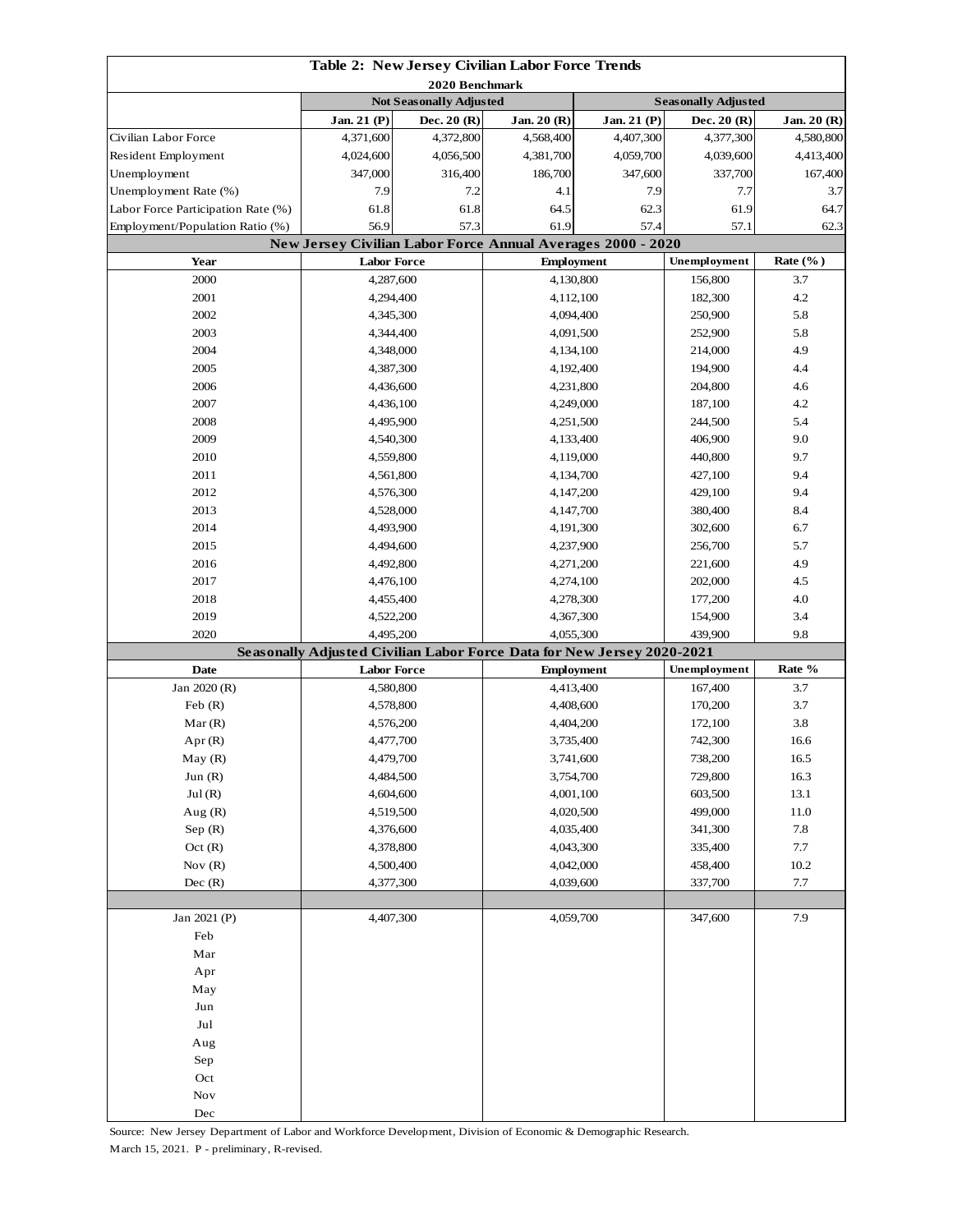| Table 3: New Jersey Nonfarm Employment by Industry for January 2021<br>Not Seasonally Adjusted, 2020 Benchmark |                      |                       |                                   |                       |  |  |
|----------------------------------------------------------------------------------------------------------------|----------------------|-----------------------|-----------------------------------|-----------------------|--|--|
|                                                                                                                | <b>Current Month</b> | <b>Previous Month</b> | One Year Ago<br><b>Net Change</b> |                       |  |  |
| Industry                                                                                                       | Jan. 21 (P)          | Dec. $20(R)$          | Jan. 20 (R)                       | over the Year         |  |  |
| <b>Total Nonfarm</b>                                                                                           | 3,793,600            | 3,900,200             | 4,147,100                         | $-353,500$            |  |  |
| <b>Total Private Sector</b>                                                                                    | 3,228,500            | 3,319,700             | 3,545,200                         | $-316,700$            |  |  |
| Goods Producing                                                                                                | 378,400              | 390,900               | 404,700                           | $-26,300$             |  |  |
| <b>Mining &amp; Logging</b>                                                                                    | 1,300                | 1,400                 | 1,400                             | $-100$                |  |  |
| Construction                                                                                                   | 140,100              | 150,500               | 153,900                           | $-13,800$             |  |  |
| Manufacturing                                                                                                  | 237,000              | 239,000               | 249,400                           | $-12,400$             |  |  |
| Durable Goods*                                                                                                 | 106,900              | 107,800               | 115,100                           | $-8,200$              |  |  |
| <b>Fabricated Metal Products</b>                                                                               | 20,600               | 20,800                | 22,300                            | $-1,700$              |  |  |
| Machinery Manufacturing                                                                                        | 13,100               | 12,900                | 13,500                            | $-400$                |  |  |
| Computer and Electronic Products                                                                               | 23,600               | 23,900                | 24,400                            | $-800$                |  |  |
| Miscellaneous Manufacturing                                                                                    | 15,600               | 15,800                | 17,400                            | $-1,800$              |  |  |
| Nondurable Goods*                                                                                              | 130,100              | 131,200               | 134,300                           | $-4,200$              |  |  |
| Food Manufacturing                                                                                             | 35,700<br>11,300     | 35,900<br>11,500      | 37,700<br>13,100                  | $-2,000$              |  |  |
| Printing and Related Support<br><b>Chemical Manufacturing</b>                                                  | 45,200               | 45,300                | 45,000                            | $-1,800$<br>200       |  |  |
| Pharmaceutical and Medicine                                                                                    | 25,600               | 25,700                | 25,200                            | 400                   |  |  |
| Service-Providing                                                                                              | 3,415,200            | 3,509,300             | 3,742,400                         | $-327,200$            |  |  |
| Private Service-Providing                                                                                      | 2,850,100            | 2,928,800             | 3,140,500                         | $-290,400$            |  |  |
| <b>Trade, Transportation, and Utilities</b>                                                                    | 839,800              | 876,800               | 886,300                           | $-46,500$             |  |  |
| Wholesale Trade*                                                                                               | 194,500              | 200,800               | 213,300                           | $-18,800$             |  |  |
| Retail Trade*                                                                                                  | 417,700              | 431,500               | 444,600                           | $-26,900$             |  |  |
| Building Material & Garden Equip. and Supplies Dealers                                                         | 33,100               | 34,600                | 30,700                            | 2,400                 |  |  |
| Food and Beverage Stores                                                                                       | 110,700              | 111,900               | 111,700                           | $-1,000$              |  |  |
| Health and Personal Care Stores                                                                                | 36,900               | 37,100                | 38,100                            | $-1,200$              |  |  |
| Clothing and Clothing Accessories Stores                                                                       | 37,100               | 39,200                | 45,800                            | $-8,700$              |  |  |
| Sporting Goods, Hobby, Musical Inst., and Book Stores                                                          | 10,300               | 10,900                | 13,300                            | $-3,000$              |  |  |
| <b>General Merchandise Stores</b>                                                                              | 67,800               | 73,500                | 72,200                            | $-4,400$              |  |  |
| Transportation, Warehousing, and Utilities                                                                     | 227,600              | 244,500               | 228,400                           | $-800$                |  |  |
| Utilities*                                                                                                     | 13,900               | 13,900                | 13,900                            | $\Omega$              |  |  |
| Transportation & Warehousing*                                                                                  | 213,700              | 230,600               | 214,500                           | $-800$                |  |  |
| <b>Information</b>                                                                                             | 64,900               | 67,100                | 70,400                            | $-5,500$              |  |  |
| Publishing Industries (except Internet)                                                                        | 16,800               | 17,300                | 17,300                            | $-500$                |  |  |
| Telecommunications                                                                                             | 23,600               | 23,800                | 24,900                            | $-1,300$              |  |  |
| Data Processing, Hosting, and Related Services                                                                 | 10,700               | 11,000                | 11,100                            | $-400$                |  |  |
| <b>Financial Activities</b>                                                                                    | 246,200              | 245,200               | 249,500                           | $-3,300$              |  |  |
| Finance and Insurance*                                                                                         | 192,000              | 190,400               | 188,800                           | 3,200                 |  |  |
| Financial Investments and Related Activities                                                                   | 40,000               | 38,600                | 38,600                            | 1,400                 |  |  |
| Insurance Carriers and Related Activities                                                                      | 77,800               | 78,100                | 79,200                            | $-1,400$              |  |  |
| Real Estate and Rental and Leasing*                                                                            | 54,200               | 54,800                | 60,700                            | $-6,500$              |  |  |
| <b>Professional and Business Services</b>                                                                      | 631,100              | 653,100               | 670,400                           | $-39,300$             |  |  |
| Professional, Scientific, and Technical Services*                                                              | 300,100              | 302,700               | 307,300                           | $-7,200$              |  |  |
| Management of Companies and Enterprises*<br>Administrative Support & Waste Management/Remediation*             | 85,000<br>246,000    | 83,900<br>266,500     | 87,300<br>275,800                 | $-2,300$<br>$-29,800$ |  |  |
| <b>Education and Health Services</b>                                                                           | 665,100              | 671,900               | 726,700                           | $-61,600$             |  |  |
| <b>Educational Services*</b>                                                                                   | 103,900              | 108,200               | 112,600                           | $-8,700$              |  |  |
| Health Care and Social Assistance*                                                                             | 561,200              | 563,700               | 614,100                           | $-52,900$             |  |  |
| Hospitals                                                                                                      | 163,200              | 163,100               | 166,300                           | $-3,100$              |  |  |
| Nursing and Residential Care Facilities                                                                        | 84,100               | 84,400                | 94,300                            | $-10,200$             |  |  |
| Social Assistance                                                                                              | 81,700               | 82,500                | 107,600                           | $-25,900$             |  |  |
| <b>Leisure and Hospitality</b>                                                                                 | 262,000              | 272,100               | 365,600                           | $-103,600$            |  |  |
| Arts, Entertainment, and Recreation*                                                                           | 38,500               | 41,600                | 57,200                            | $-18,700$             |  |  |
| Accommodation and Food Services*                                                                               | 223,500              | 230,500               | 308,400                           | $-84,900$             |  |  |
| Food Services and Drinking Places                                                                              | 194,800              | 200,500               | 260,000                           | $-65,200$             |  |  |
| <b>Other Services</b>                                                                                          | 141,000              | 142,600               | 171,600                           | $-30,600$             |  |  |
| Repair and Maintenance                                                                                         | 31,400               | 30,500                | 33,700                            | $-2,300$              |  |  |
| Personal and Laundry Services                                                                                  | 51,900               | 52,600                | 64,100                            | $-12,200$             |  |  |
| Religious, Grantmaking, Civic, Professional and Similar Org.                                                   | 57,700               | 59,500                | 73,800                            | $-16,100$             |  |  |
| Government                                                                                                     | 565,100              | 580,500               | 601,900                           | $-36,800$             |  |  |

March 15, 2021 P - preliminary, R-revised. Shaded rows denote supersector series, \* denote sector series.

Source: New Jersey Department of Labor and Workforce Development, Division of Economic and Demographic Research.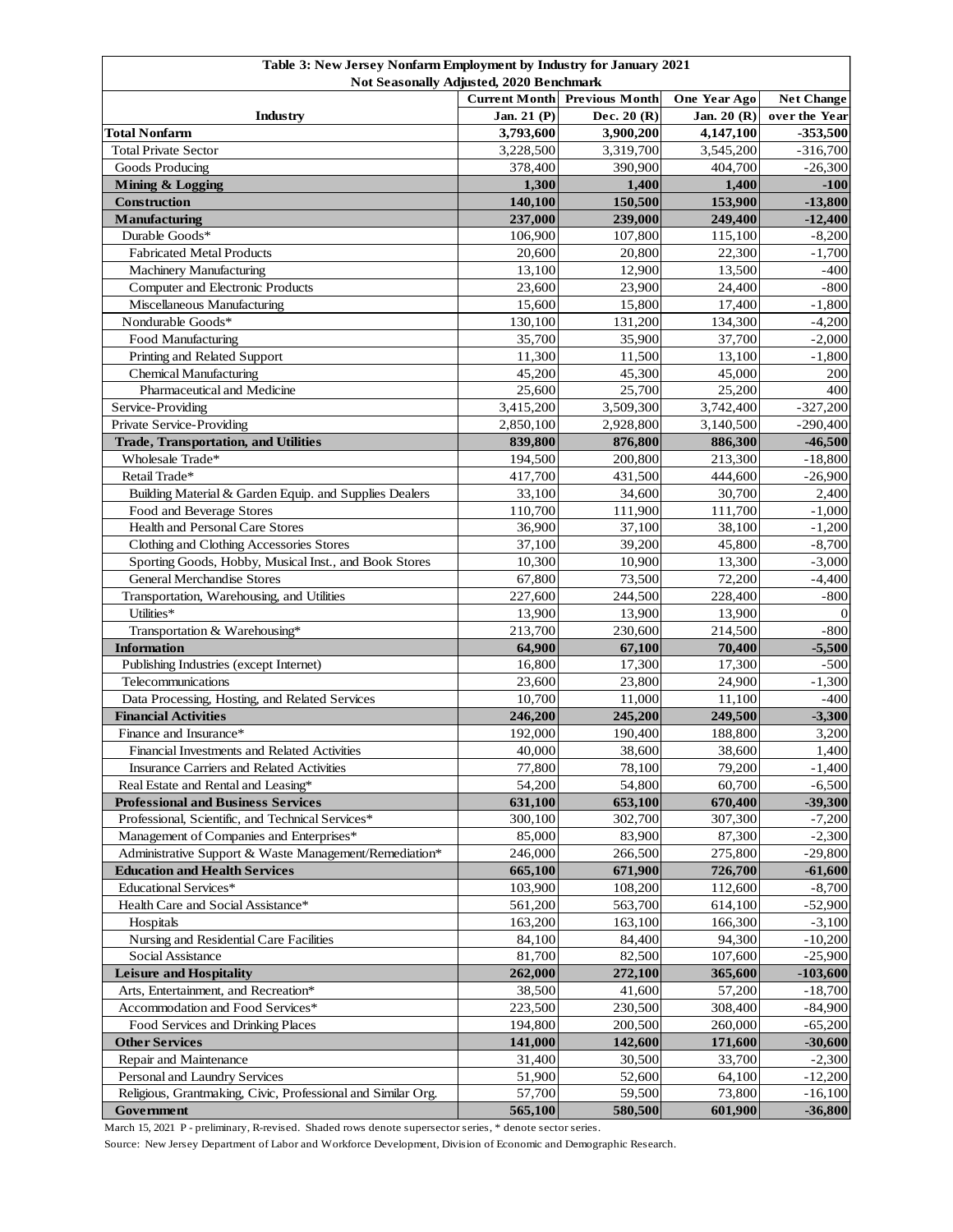| Table 4: New Jersey Nonfarm Employment, 2020 Benchmark |              |              |                                         |              |                  |         |  |
|--------------------------------------------------------|--------------|--------------|-----------------------------------------|--------------|------------------|---------|--|
| <b>Annual Averages</b><br><b>Private Sector</b>        |              |              |                                         |              |                  |         |  |
|                                                        | <b>Total</b> |              | <b>Public</b>                           |              |                  |         |  |
|                                                        |              |              |                                         |              | Service-         |         |  |
| Year                                                   |              | <b>Total</b> | <b>Manufacturing</b>                    | Construction | <b>Providing</b> |         |  |
| 2000                                                   | 3,990,400    | 3,405,600    | 420,500                                 | 149,600      | 2,833,600        | 584,800 |  |
| 2001                                                   | 3,999,300    | 3,394,000    | 400,100                                 | 158,800      | 2,833,300        | 605,300 |  |
| 2002                                                   | 3,983,400    | 3,370,300    | 366,200                                 | 162,600      | 2,840,000        | 613,100 |  |
| 2003                                                   | 3,975,600    | 3,354,300    | 349,200                                 | 160,500      | 2,843,100        | 621,300 |  |
| 2004                                                   | 3,995,900    | 3,363,400    | 337,000                                 | 165,900      | 2,858,900        | 632,600 |  |
| 2005                                                   | 4,036,100    | 3,395,600    | 329,100                                 | 169,100      | 2,895,700        | 640,500 |  |
| 2006                                                   | 4,067,000    | 3,421,200    | 322,500                                 | 174,900      | 2,922,000        | 645,800 |  |
| 2007                                                   | 4,073,800    | 3,428,200    | 309,900                                 | 172,300      | 2,944,300        | 645,700 |  |
| 2008                                                   | 4,044,700    | 3,398,000    | 297,000                                 | 164,500      | 2,934,900        | 646,700 |  |
| 2009                                                   | 3,889,900    | 3,240,500    | 262,500                                 | 138,600      | 2,837,900        | 649,400 |  |
| 2010                                                   | 3,843,800    | 3,207,300    | 253,900                                 | 129,500      | 2,822,600        | 636,500 |  |
| 2011                                                   | 3,842,200    | 3,227,400    | 248,700                                 | 129,900      | 2,847,500        | 614,900 |  |
| 2012                                                   | 3,884,700    | 3,273,200    | 242,900                                 | 130,400      | 2,898,700        | 611,500 |  |
| 2013                                                   | 3,929,300    | 3,318,900    | 240,800                                 | 137,600      | 2,939,300        | 610,400 |  |
| 2014                                                   | 3,961,400    | 3,349,900    | 240,900                                 | 141,600      | 2,966,100        | 611,500 |  |
| 2015                                                   | 4,005,300    | 3,399,700    | 240,900                                 | 148,400      | 3,009,100        | 605,600 |  |
| 2016                                                   | 4,065,700    | 3,461,500    | 244,400                                 | 153,500      | 3,062,300        | 604,200 |  |
| 2017                                                   | 4,121,800    | 3,517,000    | 246,900                                 | 156,100      | 3,112,600        | 604,900 |  |
| 2018                                                   | 4,159,200    | 3,555,800    | 249,800                                 | 158,000      | 3,146,700        | 603,500 |  |
| 2019                                                   | 4,197,400    | 3,591,600    | 251,200                                 | 160,700      | 3,178,300        | 605,800 |  |
| 2020                                                   | 3,846,600    | 3,268,000    | 237,600                                 | 151,000      | 2,878,100        | 578,600 |  |
|                                                        |              |              | <b>Seasonally Adjusted Monthly Data</b> |              |                  |         |  |
| 2020                                                   |              |              |                                         |              |                  |         |  |
| Jan(R)                                                 | 4,227,100    | 3,621,500    | 251,000                                 | 162,900      | 3,206,100        | 605,600 |  |
| Feb(R)                                                 | 4,229,600    | 3,623,900    | 251,300                                 | 163,500      | 3,207,600        | 605,700 |  |
| Mar $(R)$                                              | 4,197,200    | 3,592,300    | 249,800                                 | 163,400      | 3,177,700        | 604,900 |  |
| Apr $(R)$                                              | 3,512,400    | 2,936,200    | 220,400                                 | 131,700      | 2,582,800        | 576,200 |  |
| May(R)                                                 | 3,519,200    | 2,950,600    | 226,500                                 | 140,000      | 2,582,700        | 568,600 |  |
| Jun(R)                                                 | 3,574,800    | 3,012,700    | 231,700                                 | 146,800      | 2,632,800        | 562,100 |  |
| Jul(R)                                                 | 3,704,400    | 3,153,700    | 233,900                                 | 149,000      | 2,769,400        | 550,700 |  |
| Aug $(R)$                                              | 3,775,200    | 3,207,800    | 235,900                                 | 150,800      | 2,819,700        | 567,400 |  |
| Sep(R)                                                 | 3,860,500    | 3,269,500    | 237,000                                 | 152,500      | 2,878,600        | 591,000 |  |
| Oct(R)                                                 | 3,862,500    | 3,287,600    | 237,700                                 | 151,600      | 2,896,900        | 574,900 |  |
| Nov $(R)$                                              | 3,871,000    | 3,302,000    | 238,500                                 | 150,700      | 2,911,400        | 569,000 |  |
| Dec(R)                                                 | 3,864,900    | 3,296,800    | 238,800                                 | 151,500      | 2,905,100        | 568,100 |  |
| 2021                                                   |              |              |                                         |              |                  |         |  |
| Jan(P)                                                 | 3,865,800    | 3,300,000    | 239,100                                 | 150,900      | 2,908,700        | 565,800 |  |
| Feb                                                    |              |              |                                         |              |                  |         |  |
| Mar                                                    |              |              |                                         |              |                  |         |  |
| Apr                                                    |              |              |                                         |              |                  |         |  |
| May                                                    |              |              |                                         |              |                  |         |  |
| Jun                                                    |              |              |                                         |              |                  |         |  |
| Jul                                                    |              |              |                                         |              |                  |         |  |
| Aug                                                    |              |              |                                         |              |                  |         |  |
| Sep                                                    |              |              |                                         |              |                  |         |  |
| Oct                                                    |              |              |                                         |              |                  |         |  |
| <b>Nov</b>                                             |              |              |                                         |              |                  |         |  |
| Dec                                                    |              |              |                                         |              |                  |         |  |

March 15, 2021 P - preliminary, R-revised.

Source: New Jersey Department of Labor and Workforce Development, Division of Economic & Demographic Research.